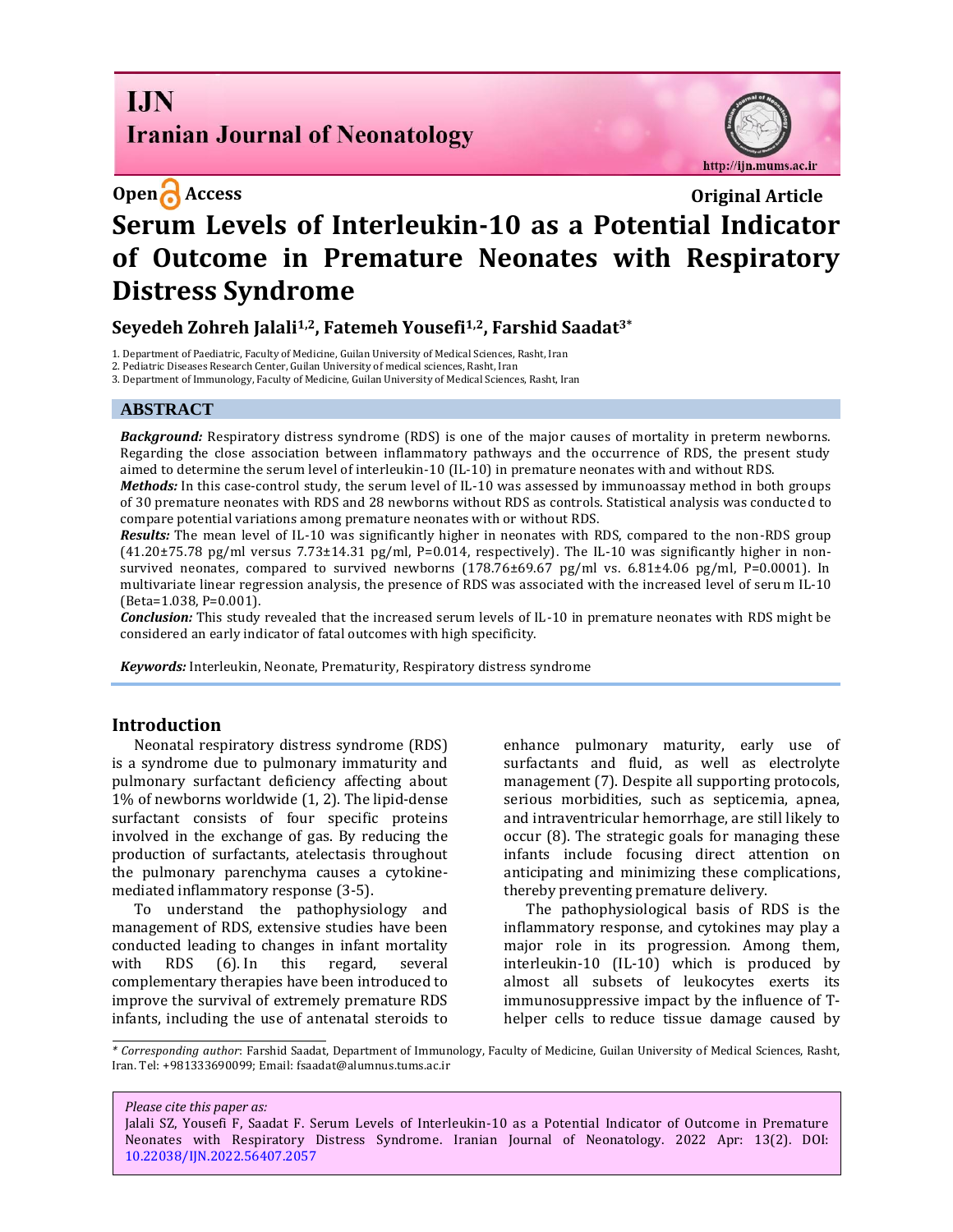unrestrained inflammatory responses (9-11). Some studies have shown an increase in the serum IL-10 levels in preterm infants (12). An inverse association between the IL-10 levels in the cord blood has also been reported (13). However, the role of this cytokine in the progression of RDS has remained uncertain. Because of the close association between inflammatory pathways and the occurrence of RDS, the crucial role of IL-10 in premature neonates is now expected. The present study was therefore intended to determine the difference in the serum levels of IL-10 in premature neonates with or without RDS.

### **Methods**

#### *Study participants*

This case-control and single-center study (the neonatal intensive care unit [NICU] of 17th Shahrivar Children's Hospital in Rasht, Iran) was conducted from 2015 to 2018. In this study, 58 premature neonates delivered during the study from the postnatal ward of the hospital were randomly allocated into two groups of 30 neonates with RDS as a case group and 28 newborns without RDS as a control group. The flow chart of our study is depicted in Figure 1. Study details were clarified to the parents, and informed written consent was obtained from the parents of hospitalized infants to participate in the study. The trial protocol was approved by the

Ethics Committee of Guilan University of Medical Sciences, Rasht, Iran (Grant number: 93041003 and code of ethics: IR.GUMS. REC.1396.3344).

#### *Inclusion and Exclusion Criteria*

The Inclusion criteria were preterm neonates born at <37 weeks of gestational age, evidence of RDS at birth, and chronological age less than 24 h. Briefly, RDS was diagnosed on the basis of a typical radiological pattern with reduced air content, lung reticulogranular pattern, and air bronchograms; no signs of infection; and increased oxygen dependence during the first 24 h. Moreover, the severity of RDS was evaluated by the Downes score including grunting, retractions, air exchange, respiratory rate, and cyanosis (Table 1) (14).

On the other hand, those neonates with a history of TORCH infections, *intrauterine growth retardation*, maternal acute infections, prolonged rupture of membranes, congenital anomalies, twin to twin transfusion syndrome, and asphyxia were excluded from the study, followed by the neonates of the parents unsatisfied with participating in the study. Accordingly, non-RDS neonates of <37 weeks of gestational age hospitalized in the NICU were selected as the control group. The basic characteristics, including gender, age, gestational age, surfactant therapy, length of hospital stay, and neonatal death, were collected through a review of the recorded files.



 **Figure 1.** Flow chart of grouping method of our research

| Table 1. Downes clinical score system for the evaluation of the severity of RDS |  |  |
|---------------------------------------------------------------------------------|--|--|

| Test/Score       |                          |                        |                            |  |  |
|------------------|--------------------------|------------------------|----------------------------|--|--|
| Grunting         | None                     | Audible by stethoscope | Audible by ear             |  |  |
| Retractions      | None                     | Mild                   | Severe                     |  |  |
| Air exchange     | Good bilateral air entry | Decreased              | None                       |  |  |
| Respiratory rate | $<$ 60 per min           | $60-80$ per min        | $>80$ per min              |  |  |
| Cyanosis         | None                     | In room air            | In $40\%$ FIO <sub>2</sub> |  |  |

Total score: <4 No Respiratory distress, 4-7 Respiratory distress, >7 Respiratory failure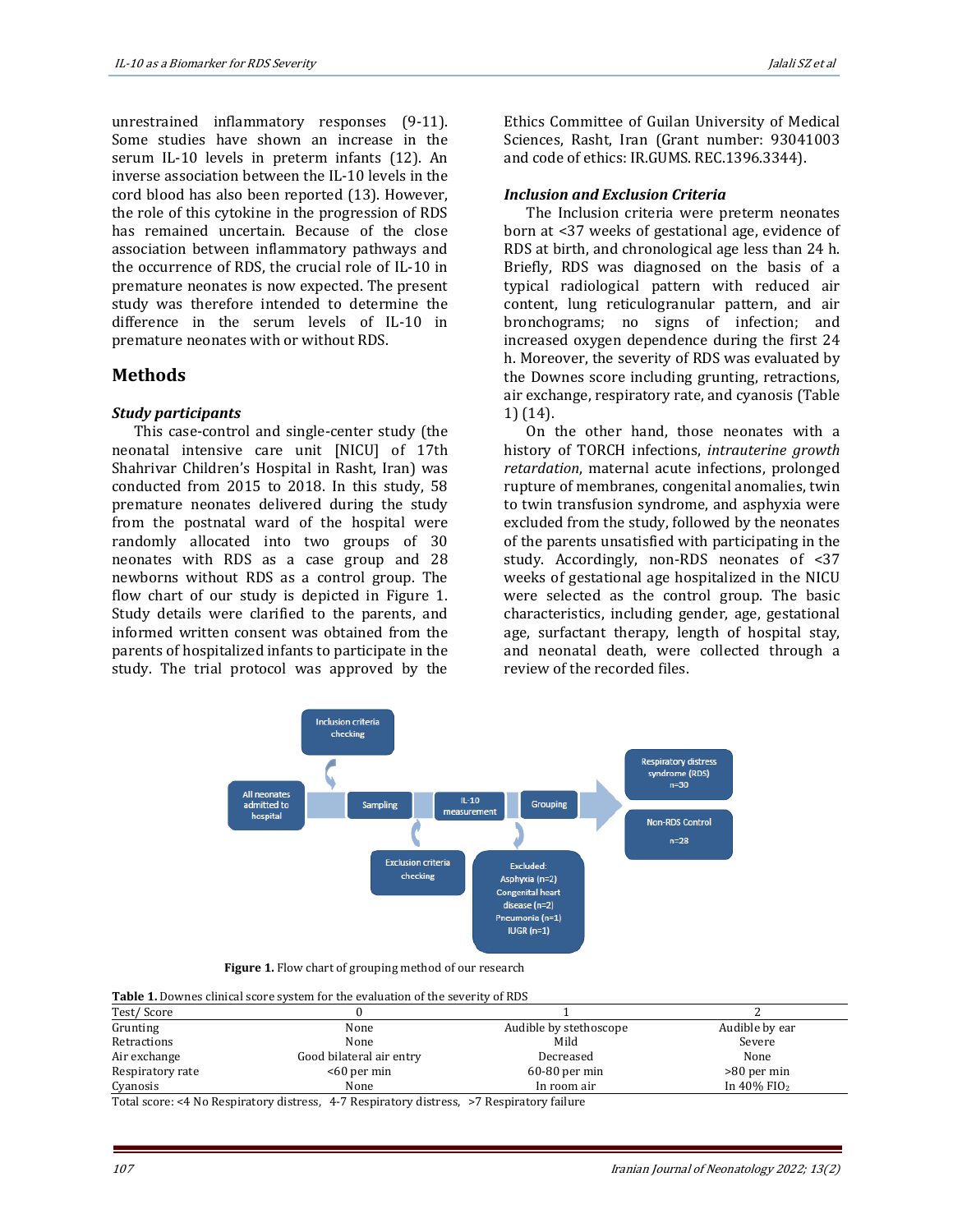#### *Measurements of IL 10*

Blood samples for IL-10 measurement were drawn from an antecubital vein within the first 24 h of birth and centrifuged at 1000×g for 10 min immediately. The serum aliquots were then stored at -70°C. The IL-10 levels were determined using the human IL-10 Quantikine® immunoassay Kit (eBioscience, Vienna, Austria) as instructed by the manufacturer. Briefly, the IL-10 in the samples was bound to the immobilized antibody in each well. An enzyme-linked monoclonal antibody specific to IL-10 was added to the wells. Following washing, a substrate was added and the color was changed in proportion to the amount of IL-10. The reaction was stopped with sulfuric acid, and the absorbance was measured at 450 nm. The reported limit of the detection of the assay was 1.0 pg/ml; in addition, intra- and inter-assay coefficients of variations were reported to be 3.2% and 5.6%, respectively.

#### **Statistical Analysis**

The obtained data were analyzed in SPSS software (version 26.0) (SPSS Inc., Chicago, IL), and the results were presented as mean±SD for quantitative variables and summarized by absolute frequencies and percentages for categorical variables. Categorical variables were compared using the chi-square test or Fisher's exact test. Regarding the between groups, the quantitative variables were also compared employing the t-test or Mann-Whitney U test. The correlations between the continuous data were estimated utilizing Spearman's <sub>o</sub> correlation coefficient. P-values of 0.05 or less were considered statistically significant.

## **Results**

A total of 58 premature neonates were included in the study on the basis of the inclusion criteria. As summarized in Table 2, there was no difference between the two groups with or without RDS in the distribution of basic characteristics, including age, gender, and birth weight. However, in premature neonates with RDS, the mean gestational age was significantly

lower than that in those without RDS (32.03±2.14 weeks vs. 33.82±2.34 weeks, P=0.004). Therefore, the correlation between IL-10 and the stratified gestational age was investigated. Spearman's  $\rho$ correlation test showed no significant correlation between the gestational age and the cytokine concentration (Table 3).

Mean serum IL-10 levels were significantly higher in the RDS patients, compared to those without RDS (41.20±75.78 pg/ml vs. 7.73±14.31 pg/ml, P=0.024). Moreover, the mean values of IL-10 levels in the RDS group for f/m were 43.99+75.49 pg/ml vs. 39.07+78.25 pg/ml (P=0.863) and in non-RDS for f/m were 13.73+24.79 pg/ml vs. 4.89+2.75 pg/ml (P=0.317), respectively (Table 4). Although females had higher IL-10 levels in both groups, compared to males, there were no significant differences among females in terms of the IL-10 levels.

Overall, 83.3% of the RDS neonates received surfactant. Both groups with and without RDS were also statistically similar to those receiving corticosteroids (43.3% vs. 57.1%, P=0.297) with mean hospital stay durations of 12.47±8.14 vs. 10.25±4.50 days (P=0.228). Cytokine level in the RDS neonates born from corticosteroid-receiver mothers was 46.30+84.95 pg/ml, compared to the non-corticosteroid receivers (37.30+70.42 pg/ml, P=0.753), and in non-RDS, the corresponding values were 9.33+15.73 pg/ml and 5.59+3.96 pg/ml (P=0.504). In neonates born to mothers receiving steroids, the IL-10 concentrations were higher than the non-steroid receiver (Table 3); however, no statistical significance in the IL-10 levels was found between both groups. Despite the high levels of cytokines in maternal infants treated with corticosteroids, there was no correlation between the RDS (rho=0.027, P=0.887) and non-RDS groups (rho=0.054, P=0.786) regarding the IL-10 levels.

According to Downes score, RDS patients were classified into mild and severe groups. Although the mean serum IL-10 levels were higher in severe RDS patients, compared to those with mild RDS (47.51±81.76 pg/ml vs. 9.65±6.04 pg/ml,

**Table 2.** Baseline characteristics and outcome in neonates with and without RDS

| Item                             | Neonates with RDS | Neonates without RDS | P-value |
|----------------------------------|-------------------|----------------------|---------|
| Gender<br>Female (%)             | 13 (43.3)         | 9 (32.1)             | 0.384   |
| Age (Hours)                      | $11.83 \pm 5.47$  | $12.79 \pm 4.83$     | 0.497   |
| Mean birth weight (Grams)        | 1993.33±543.17    | 2242.14±540.16       | 0.096   |
| Mean gestational age (Weeks)     | $32.03 \pm 2.14$  | $33.82 \pm 2.34$     | 0.004   |
| Use of surfactant $(\%)$         | 25(83.3)          | 0(0)                 | 0.001   |
| Mother treated with steroids (%) | 13 (43.3)         | 16(57.1)             | 0.297   |
| Hospitalization (Days)           | $12.47 \pm 8.14$  | $10.25 \pm 4.50$     | 0.228   |
| Mortality (%)                    | 6(20.0)           | 0(0)                 | 0.013   |

Abbreviations used: RDS, Respiratory distress syndrome.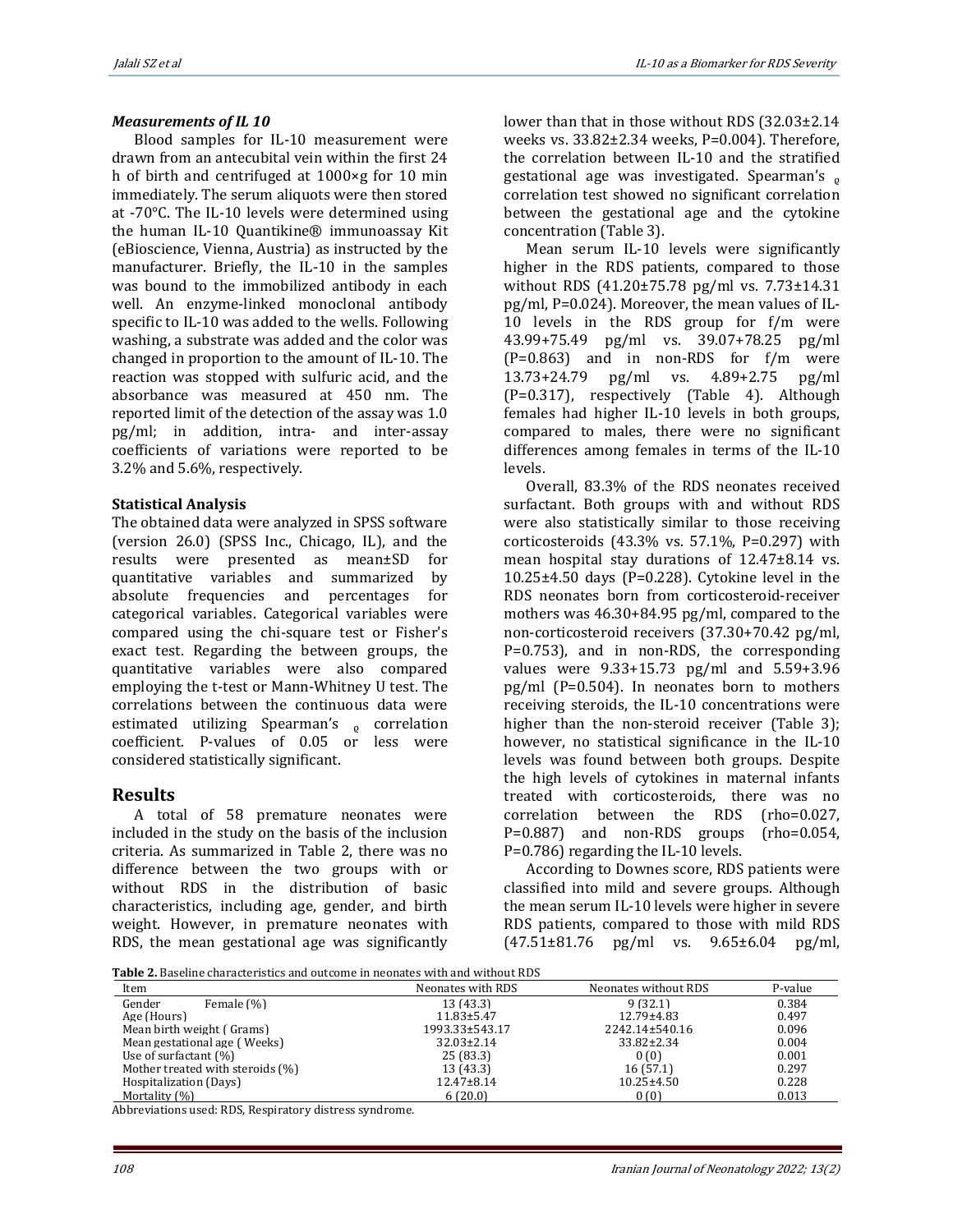**Table 3.** Correlation of interleukin-10 in RDS and non-RDS groups after stratifying by gestational age

|           |            |                | $\overline{\phantom{a}}$ | . . <i>.</i> . | ້                         |                 |
|-----------|------------|----------------|--------------------------|----------------|---------------------------|-----------------|
|           |            | No of patients | IL10                     | G A            | Spearman's $_0$ , P-value |                 |
|           | <b>RDS</b> | non-RDS        | P-value                  | P-value        | <b>RDS</b>                | non-RDS         |
| All cases | 30         | 28             | 0.014                    | 0.004          | $-0.285.0.127$            | $-0.118.0.548$  |
| >28 weeks | 29         | 26             | 0.034                    | 0.000          | $-0.217.0.258$            | $-0.185, 0.366$ |
| >30 weeks | 22         | 26             | 0.092                    | 0.010          | $-0.119.0.599$            | $-0.185, 0.366$ |
| >32 weeks | 13         | 20             | 0.068                    | 0.006          | $-0.146.0635$             | 0.027, 0.908    |
| >33 weeks |            | 19             | 0.176                    | 0.091          | 0.082, 0.846              | 0.184, 0.452    |
| >34 weeks |            | 16             | 0.467                    | 0.478          | 0.866, 0.333              | 0.178, 0.510    |
| >35 weeks |            |                | 0.558                    | 1.000          |                           |                 |

The figures are the "P-value" obtained statistically by the Mann-Whitney U test



**Figure 2.** A: Serum levels of IL-10 in RDS and control group based on mortality, B: Receiver operating characteristic curve analysis of IL-10 in RDS neonates (Area under the curve=1.00, P=0.0001).

P=0.746), it showed no correlation with RDS severity (rho= -0.067, P=0.724).

Regarding mortality, 20.0% of patients with RDS and none of those in the non-RDS group died (P=0.013). As depicted in Figure 2, the level of IL-10 was significantly higher in non-survived neonates, compared to survived newborns (178.76±69.67 pg/ml vs. 6.81±4.06 pg/ml, P=0.0001). In premature neonates with RDS, a strong positive correlation was revealed between the mortality rate and the serum levels of IL-10 (rho=0.693, P<0.001). Receiver operating characteristic (ROC) curve analysis under the nonparametric assumption showed that the IL-10 was a powerful indicator for the diagnosis of fatal outcomes with high specificity in RDS neonates (Area under the curve=1.00, P=0.0001). Finally, in the linear regression analysis of all baseline variables, only the occurrence of death in RDS was associated with increased serum IL-10 (Standardized Beta=1.038, Model R2= 0.874; P=0.001).

| College         | RDS(pg/ml)      | $Non-RDS(pg/ml)$         | P value                  |
|-----------------|-----------------|--------------------------|--------------------------|
| Gender          |                 |                          |                          |
| Female          | 43.99+75.49     | 13.73+24.79              | 0.198                    |
| Male            | 39.07+78.25     | $4.89 + 2.75$            | 0.091                    |
| Corticosteroid  |                 |                          |                          |
| Yes             | 46.30+84.95     | $9.33 + 15.73$           | 0.148                    |
| No              | $37.30 + 70.42$ | $5.59 + 3.96$            | 0.082                    |
| Gestational age |                 |                          |                          |
| <32 weeks       | 66.48+93.93     | $6.26 + 3.62$            | 0.018                    |
| >32 weeks       | $8.14 + 4.97$   | 8.31+16.88               | 0.966                    |
| Mortality       |                 |                          |                          |
| Yes             | 178.76+69.67    | $\overline{\phantom{0}}$ | $\overline{\phantom{0}}$ |
| No              | $6.81 + 4.06$   | $7.73 + 14.31$           | 0.763                    |

Abbreviations used: RDS, Respiratory distress syndrome.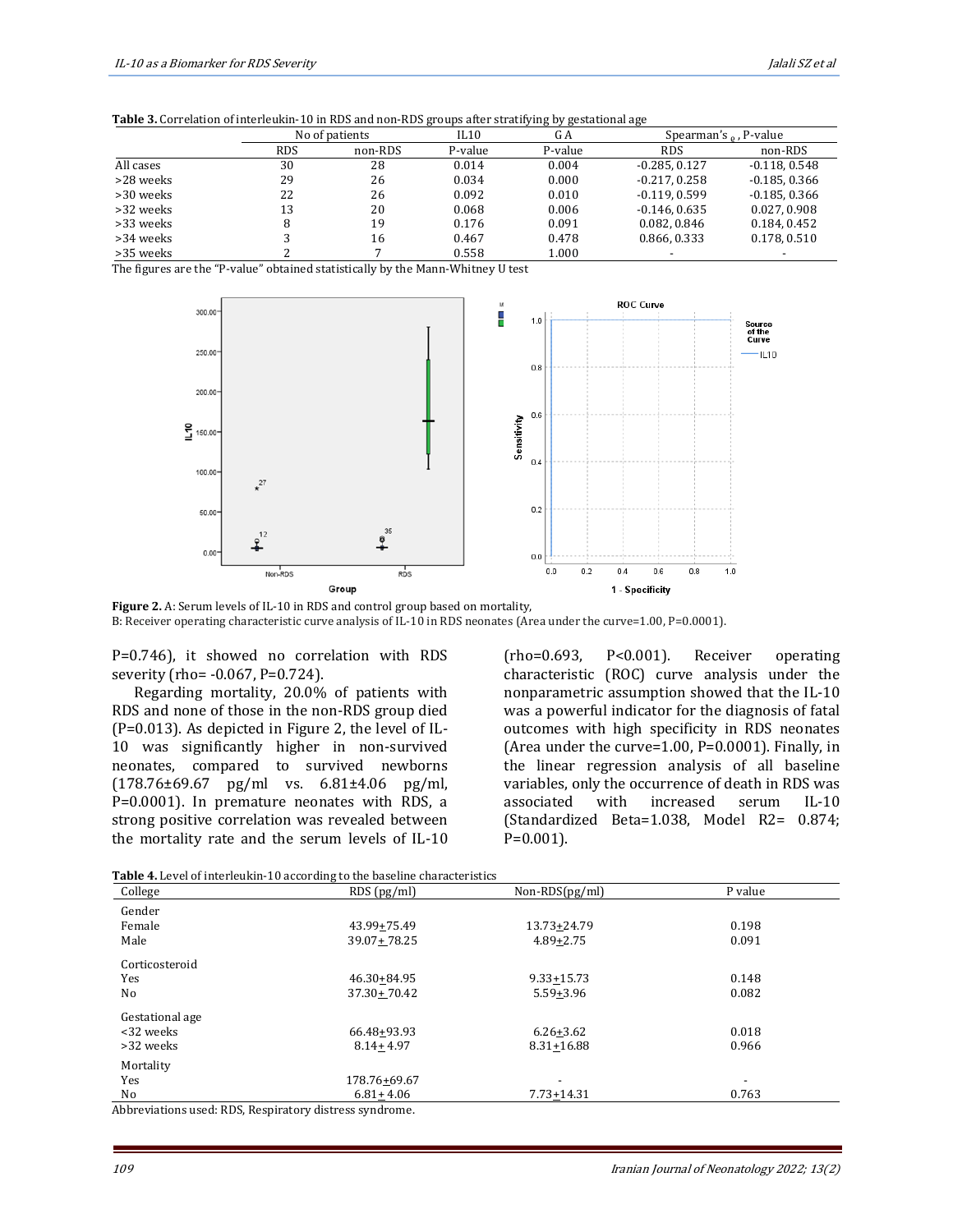## **Discussion**

This study was designed to determine whether the levels of regulatory cytokine in preterm infants with RDS are associated with their clinical outcomes. Some authors assessed the levels of inflammatory cytokines in RDS infants and emphasized their role in the severity of RDS. Recently, investigations have focused on gene polymorphisms as responsible for cytokine alteration associated with RDS progression or prevention. In a study by Jin X et al. on the Chinese population, more expression of IL-10, following upregulation of its gene, was associated with a reduced rate of acute RDS development and mortality (15). In another study by Capasso et al. on Italian preterm infants, the risk of RDS was significantly lower in preterm infants with higher expression of IL-10 - 1082 G/A polymorphism (16). Conversely, Gong et al. found that the mutations in the IL-10 gene in patients with RDS were associated with reduced disease severity upon admission and lower 60-day mortality rates (17).

Along with the presence of gene polymorphisms, the bronchoalveolar and serum levels of IL-10 have also changed in relation to RDS in infants. Complexity was defined in the detection of regulatory cytokines in bronchoalveolar lavage (BAL) fluid in the preterm population due to differences in sample collection and processing techniques. In addition, IL-10 levels in BAL samples were not detectable in about 10% of patients with RDs which led us to choose blood samples (18). In line with our observation, Li et al. in their English abstract demonstrated a significant increase in the plasma levels of this marker in patients with RDS, compared to normal controls (19). The important point of the present study was that the increase in IL-10 remained in RDS patients even after adjusting the baseline characteristics. Indeed, the change in IL-10 is caused by the presence of certain gene polymorphisms and other unknown mutations that should be investigated in the future.

The association with disease severity derived from Downes score is in line with the findings of a previous report; however, IL-10 levels were higher in cases with severe RDS, compared to mild forms. In a study conducted by Blanco-Quirós A et al., cord blood IL-10 levels were related to gestational age which was down-regulated in fullterm newborns (20). Despite reports indicating a correlation between IL-10 concentrations and gestational age  $(20)$ , the Spearman's  $_0$  correlation test showed no significant correlation between the gestational age and the cytokine concentration. These findings are in agreement with the results of other researchers who showed no significant

correlations of IL-10 and IL-10 family levels with gestational age (21, 22). It might be assumed that these high serum IL-10 levels in RDS infants indicate the biological immaturity of the fetus or cytokine immunomodulatory effect.

The association between IL-10 and all baseline variables was analyzed in linear regression models. Among all, only the mortality in RDS patients was associated with increased serum IL-10. As mentioned before, IL-10 based on its cellular source and the microenvironment is a regulatory cytokine that contributes to the maintenance of immune homeostasis. It has been shown that preterm infants with RDS had higher IL-10 levels of cord blood than preterm infants without RDS (20). Additionally, higher baseline levels of IL-10 were associated with higher morbidity and mortality in both neonates and adult patients (23, 24). This evidence emphasizes the role of various mediators in the blood of ventilated preterm newborns to develop RDS. This increased IL-10 in premature infants with RDS might be considered an ameliorating mechanism to a balanced inflammatory condition in the lung parenchyma of ventilated neonates.

The performed ROC curve as a visual index of the accuracy of the assay showed that the IL-10 levels could be indicative of poor prognosis in RDS patients. This is a sensitive, specific, as well as not very expensive method to detect RDS severity, particularly in resource-restricted settings.

## **Conclusion**

In conclusion, an increased level of IL-10 is expected in premature neonates with RDS. The IL-10 should be considered an early indicator for the diagnosis of neonatal RDS with usefulness for predicting infantile risk of mortality, compared to other known factors, such as age or weight.

## **Acknowledgments**

The authors acknowledge the contribution of all participants for their generous assistance during the study and express their gratitude to the Deputy Chancellor for Research for his support in this project and Atefeh Ghanbari for preliminary statistical calculations of this article.

## **Conflicts of interest**

The authors declare that they have no conflict of interest.

# **Funding**

The present study was financially supported by Guilan University of Medical Sciences, Rasht, Iran.